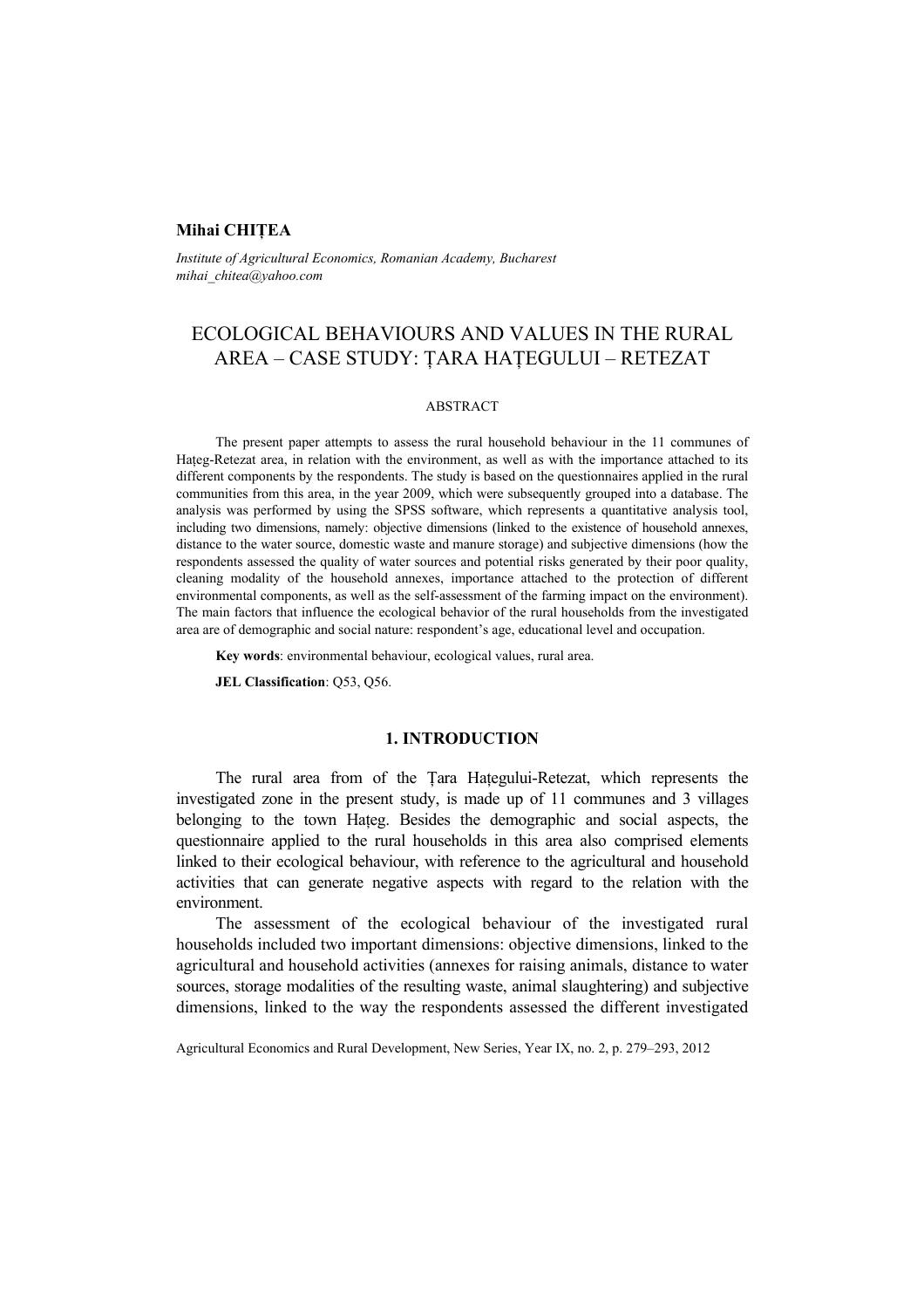aspects, with implications upon health and environment, such as, for instance, the appreciation of the water sources quality and the potential dangers resulting from their inadequate quality, the importance given to the different components of the environment and the self-assessment of the farming activities impact.

The main working hypothesis of the present study is that the main factors influencing the ecological behavior of the rural households in the investigated area are the demographic and social ones: age, educational level and the respondent's occupation.

### **2. STATE OF KNOWLEDGE**

There is a very rich literature on the ecology issue, in general, and on the rural ecology, in particular; this literature is very old, as the first concerns for the environment protection, as actions for the elimination of the disturbing elements of the natural balance date back in the ancient times. The concept was established in the 19th century, when the German biologist Ernet Haekel, starting from the word etymology, defined the ecology as "…the study of the mutual relationships between the living organisms and their biotic and abiotic environment". His approach was preceded by the works of certain scholars who can be considered as "forerunners" in this field: Al von Humbold (1805), Lamarque (1809), Durrean de la Malle (1852), F. Unger (1836), E. Forkes (1843), J. Thurmann (1849), J.G. Cooper (1859).

The most important concept of the rural ecology is the environment, this having a multidisciplinary character and getting different connotations. Thus, Kurt Levin speaks about the "psychological space", whereas Pitirim Sorobin refers to the "socio-cultural space"; Talbot Parsons mentions the "action space", and G. Mead named it "behavioural space". In essence, the environment can be regarded as a complex aggregate of interdependent physical, chemical and biological factors, phenomena and processes, which affect the human existence and condition its evolution.

At the European Union level, the environmental programs as well as the policy for the implementation of a set of norms and regulations in the Member States, were initiated starting with the year 1973. One of the most important documents in this field was approved in 1985 by the Environmental Council of the European Community – Directive no. 85/337-E.E.Q., also known as "The Environmental Impact Assessment". The document intended to assess the impact upon the environment of certain public as well as private projects, including the targeted factors for protection: human population, flora and fauna, soil, water, air, landscape, material goods and cultural heritage, all included in the scope of the environmental policies and having in view the rational use of the natural resources for sustainable development. Since that moment, many other specific documents have been adopted in the European Union, and Romania, as a Member State, transposed them into the national legislation that regulating this field.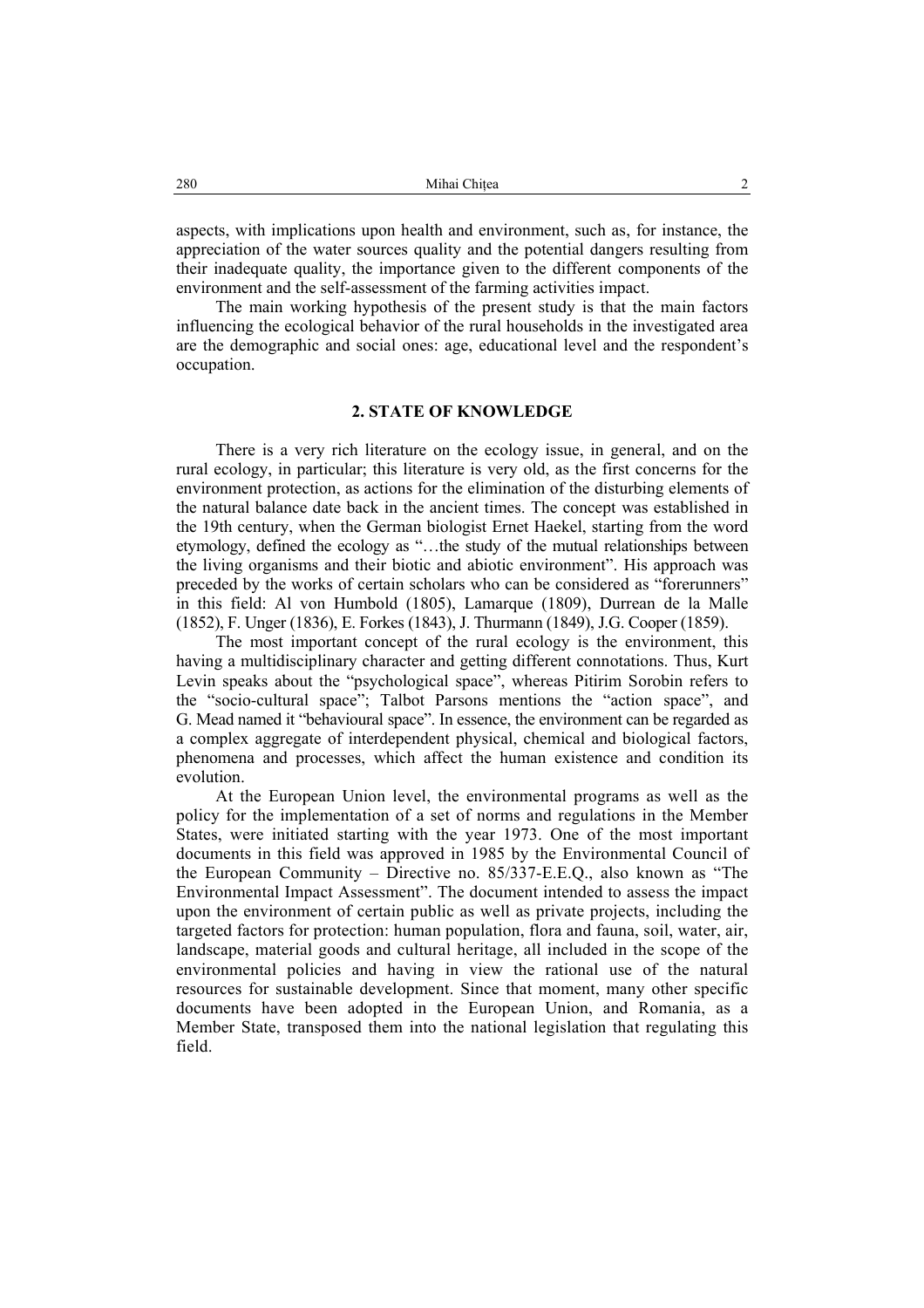### **3. MATERIAL AND METHOD**

For the investigation of the ecological behavior of the rural households from Tara Hategului – Retezat area, the quantitative analysis method was used. This was based on the questionnaire applied to rural households, which also comprised elements referring to the relationship between these and the environment, from the perspective of the agricultural and household activities.

The questionnaires were subsequently introduced in a database and processed with the help of the SPSS software, which is a software dedicated to the quantitative analysis. The answers were analyzed both per total sample and by communes, and also in relation to other indictors, such as: age and gender of respondents/of the household head, the educational level, grouping the households according to their economic size expressed in European Size Units (ESU).

### **4. RESULTS AND DISCUSSIONS**

# **4.1. Objective dimensions**

**Household annexes.** The aspects investigated under this section refer to the existence of household annexes, their age and their distance to the water sources.

Out of the total investigated households in Tara Hategului, 77.5% own stables for horses and cattle, 60.5% storage facilities, 12.3% sheep shed, 39.5% barn, 87.8% poultry coop and 54.3% pigsty. Other household annexes, such as the hothouses or mobile plastic hothouses are also present in this structure, but with very small values per total sample.

As regards the share of households owning annexes, by communes, there are important differences in the case of most household annexes categories. For the main categories of annexes, the situation is the following:

• Stables – for horses or cattle: lower values are found in the communes Toteşti (56.1%), Sântămăria – Orlea (62.3%) and General Berthelot (71.4%), while higher values in the communes Răchitova (100%), Bretea Română and Râu de Mori, both with 93.3% and Sarmizegetusa, with 92.9%;

• Storage facilities: the shares range from minimum 39.1 % in the case of the villages belonging to the town Haţeg (39.3% in the case of commune Sântămăria– Orlea) and maximum 86.7%, in the case of the commune Bretea Română;

• Sheep sheds: there are communes where the share of households that own such annexes is zero (Bretea Română and General Berthelot), going up to 25.3% in the case of the commune Pui, or 16.7% in the case of the commune Densuş.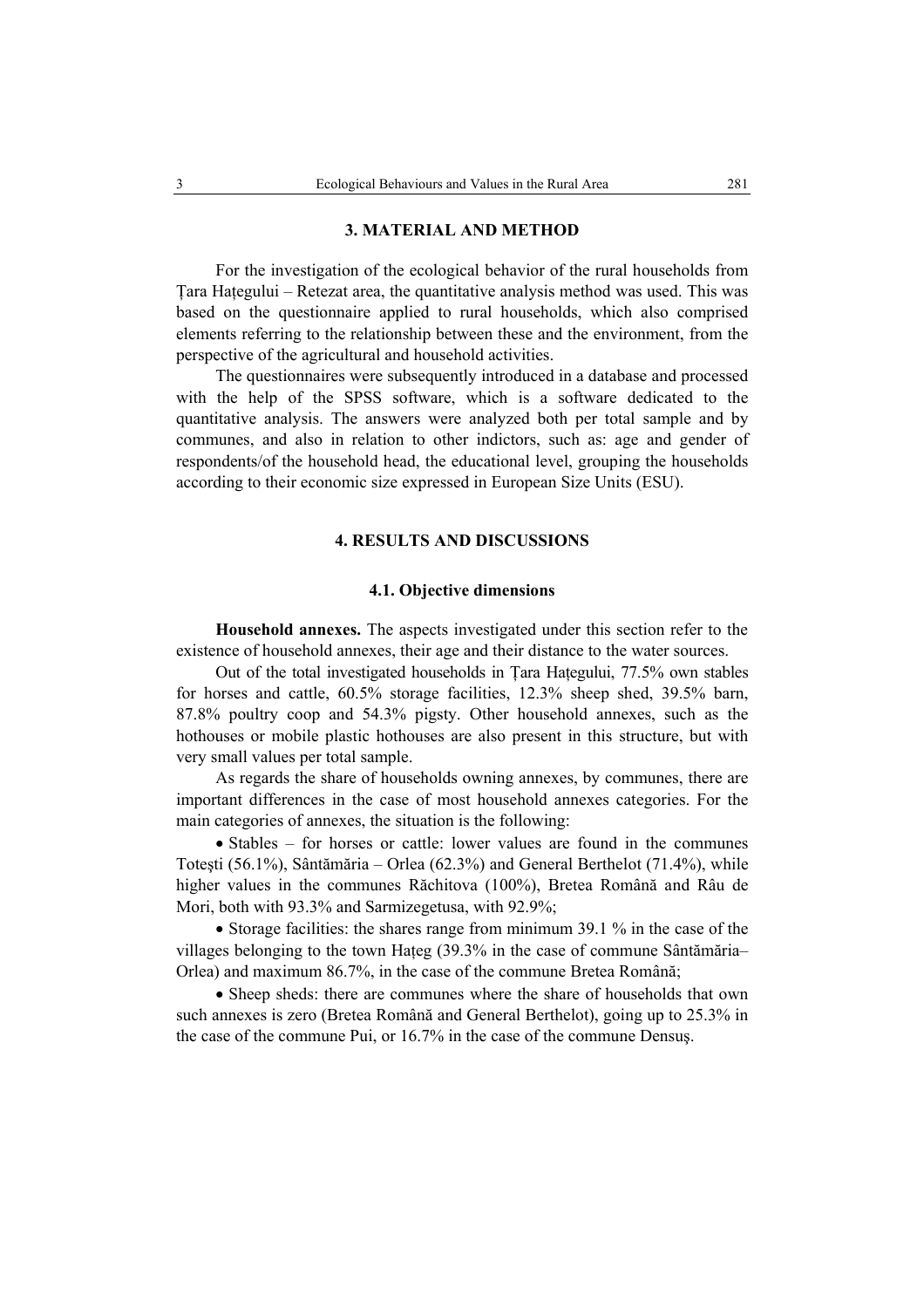#### *Table 1*

The share of households with annexes, by categories of annexes, in total sample

|                              | $-9/0-$                          |
|------------------------------|----------------------------------|
| <b>Household annexes</b>     | Share of households with annexes |
| Stables-for horses or cattle | 77.5                             |
| Storage facilities           | 60.5                             |
| Sheep sheds                  | 12.3                             |
| Barn                         | 39.5                             |
| Hothouse                     | 0.3                              |
| Mobile plastic hothouse      | 1.8                              |
| Poultry coop                 | 87.8                             |
| Pigsty                       | 54.3                             |

*Source:* Processing of data from database – field survey Ţara Haţegului, 2009.

Referring to the household annexes such as hothouse/ mobile plastic hothouse, there is a very small number of households that own such annexes: one household in the commune Toteşti (hothouse) and 7 households that own mobile plastic hothouses, i.e. 3 in the villages belonging to the town Hateg, two in the commune Totesti and one in each of the following communes: Sântămăria – Orlea and Râu de Mori.

*Table 2*  The average age of the household annexes by communes and total sample

| <b>Commune/Annexes</b> | <b>Stables</b> | <b>Storage</b><br>facilities | <b>Sheep</b><br>shed | <b>Barn</b> | <b>Hothouse</b> | Mobile<br>hothouse | <b>Poultry</b><br>$\bf{coop}$ | <b>Pigsty</b> |
|------------------------|----------------|------------------------------|----------------------|-------------|-----------------|--------------------|-------------------------------|---------------|
| Bretea Română          | 46             | 44                           | .                    | 29          | .               | $\cdots$           | 30                            | 30            |
| General Berthelot      | 35             | 21                           | .                    | 18          | .               | .                  | 20                            | 11            |
| Sântămăria - Orlea     | 49             | 38                           | 10                   | 27          | 3               | .                  | 41                            | 40            |
| Baru                   | 49             | 43                           | 33                   | 33          |                 | .                  | 35                            | 32            |
| Sălasu de Sus          | 51             | 48                           | 28                   | 28          | .               | .                  | 56                            | 51            |
| Pui                    | 46             | 42                           | 33                   | 36          | .               | .                  | 39                            | 42            |
| Town Hateg             | 46             | 42                           | 11                   | 33          | .               | 4                  | 28                            | 23            |
| Densus                 | 45             | 48                           | 58                   | 35          | .               | .                  | 28                            | 36            |
| Răchitova              | 36             | 39                           | 30                   | 30          | .               |                    | 38                            | 29            |
| Râu de Mori            | 47             | 39                           | 41                   | 33          | .               | 8                  | 43                            | 40            |
| Sarmizegetusa          | 39             | 36                           | 15                   | 29          |                 |                    | 36                            | 35            |
| Totesti                | 43             | 36                           | 40                   | 24          | $\overline{2}$  | 5                  | 34                            | 35            |
| <b>Total sample</b>    | 46             | 41                           | 34                   | 31          | 3               | 5                  | 38                            | 36            |

Note:  $(...)$  – there are no cases or valid answers for calculation.

*Source:* Processing of data from database – field survey Tara Hategului, 2009.

The average age of the household annexes is rather old, per total sample, in the case of most annexes – over 30 years old. The hothouses and mobile plastic hothouses type represent an exception, whose average age is 3 and 5 years respectively. In the case of this indicator there are also important differences across the investigated communes, for example: in the case of stables, the average age ranges from minimum 35–36 years in the communes General Berthelot and

-years-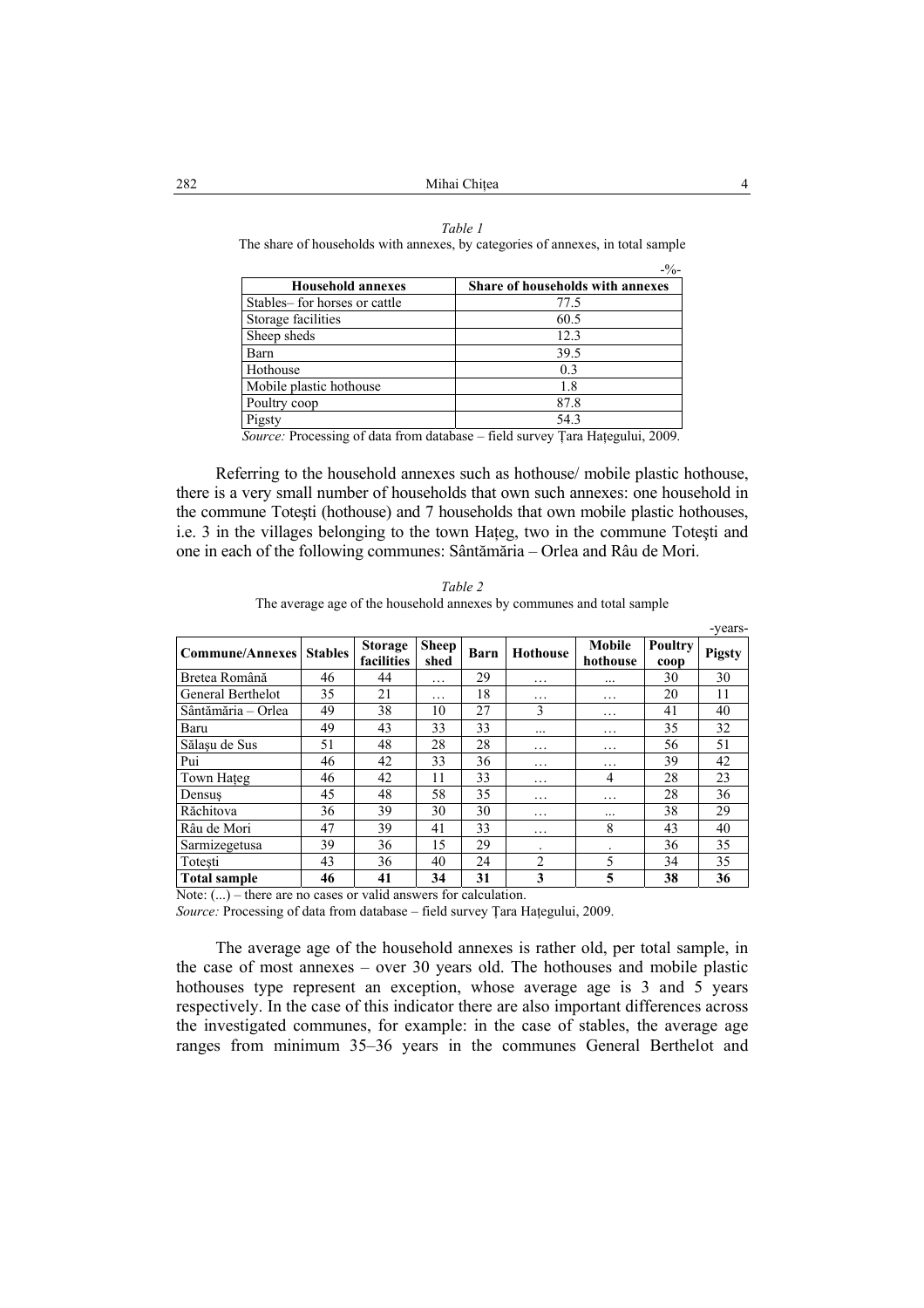Răchitova and maximum 51 years in the commune Sălaşu de Sus; in the case of sheep sheds, values much under the sample average were found in the commune Sântămăria – Orlea, the villages belonging to the town Hateg and Sarmizegetusa – 10, 11, and 15 years old respectively, while high values were found in the communes Toteşti, Râu de Mori and Densuş – 40, 41, and 58 years old. Similar situations can be also noticed in the case of poultry coops and pigsties, where the values range from 20 to 43 years, in the first case (communes General Berthelot / Râu de Mori), and from 11 to 51 years in the second case (communes General Berthelot/Sălaşu de Sus).

The next investigated indicator, the average age of the household annexes by the household head's gender reveals the following tendency: in most cases, the households run by women own household annexes older than those run by men.

The differences between the average age – by categories of annexes, are in general 3 years. The highest difference appears in the case of storage facilities, whose average age is 45 years, when the households are run by women and 40, when the households are run by men. The hothouses represent the only category of annexes that do not follow this trend.

If we analyze this indicator by communes, we can see that there are significant differences between them, namely: communes where the differences are very big – in favour of the households run by men (Bretea Română, Baru, Densuş), but there are also cases when, in most categories of annexes, the balance is in favour of the households run by women – Sălaşu de Sus, the villages belonging to the town Hateg.

The household head's age represents another factor which influences the age of the annexes owned by the investigated households. Thus, **the households run by persons aged under 40 own newer annexes than those run by persons in the older age categories**. This phenomenon is valid for the majority of household annexes included in this analysis. This tendency is also maintained when comparing the households managed by persons aged 41–55 and those managed by persons over 55 years of age. An exception to this case is represented by the annexes of chicken coop type and pigsties: 43 years versus 37 years – in the first case, and 38 years versus 37 years – in the second case.

As regards **the influence of the household head's educational level** upon the age of the annexes owned, we can say that there are a series of particularities, which hint to a direct proportional relation between the two elements, namely:

• The households run by persons without schooling generally own annexes with a high average age (even maximum for certain categories of annexes – sheep shed, barn, poultry coop);

• The households run by persons who graduated secondary school or high school generally own newer annexes, while those run by persons who graduated agricultural high school or a vocational school own annexes that are mostly new, for certain categories of annexes;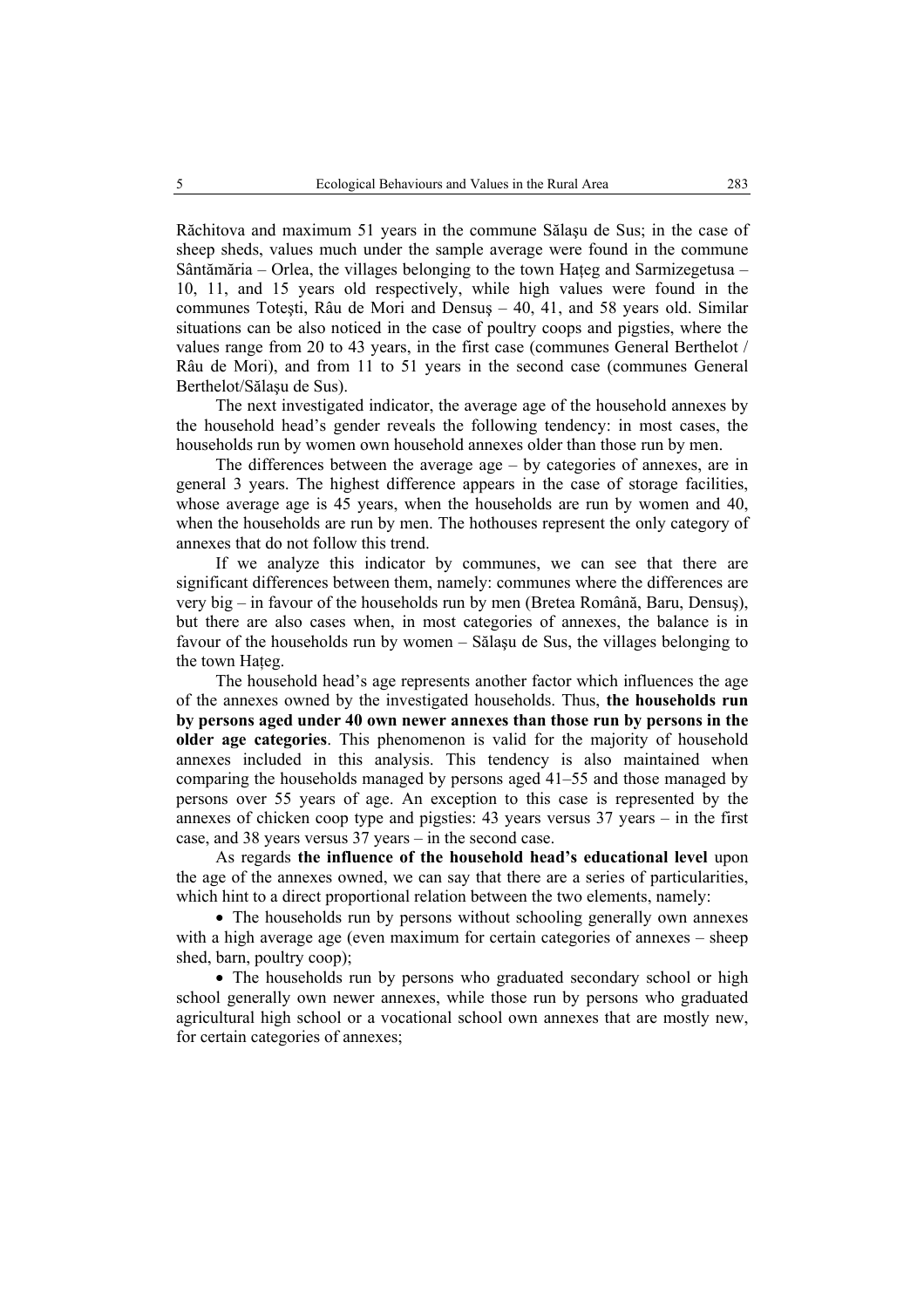| 284 | Mihai Chitea |  |
|-----|--------------|--|
|     |              |  |

• The households run by persons who graduated post high-school educational units or a faculty are split into two categories: those owning annexes with high average ages (as it is the case of stables and sheep sheds) and those owning annexes of low average age (as it is the case of the storage facilities, barn, poultry coop and pigsty).

Another important indicator in this section is represented by the distance to the water source of the respective household annexes – fact which could generate negative effects upon the environment, mainly in the case of annexes for animal raising activities. Out of total investigated households that own stables for horses or cows, the largest part, i.e. 26.3% have the annexes located at 20–50 meters from the water source. These are followed by those located at 10–20 meters from the water source, with 25.5%, those at 5–10 meters, with 13.7% and those located at a distance smaller than 5 meters, with 13.3%. Together, these categories sum up 78.8% of the investigated households. The remaining percentages are divided among the households with stables placed at: 50–100 meters (7.8%), 100–500 meters  $(8.2\%)$ ,  $500 - 1000$  meters  $(3.9\%)$  and over 1000 meters  $-1.2\%$ .

| ani |  |
|-----|--|
|     |  |

The share of households according to the distance of stables to the water source, by communes and total sample

| <b>Commune/Distance</b> | $<$ 5m | $5-10$ m | $10 -$<br>20 <sub>m</sub> | $20 -$<br>50 <sub>m</sub> | $50-$<br>100m | $100 -$<br>500m | $500 -$<br>1000m | >1000m   |
|-------------------------|--------|----------|---------------------------|---------------------------|---------------|-----------------|------------------|----------|
| Bretea Română           | 7.7    | .        | 7.7                       | 38.5                      | 15.4          | 7.7             | 7.7              | 15.4     |
| General Berthelot       | .      | 20.0     | 20.0                      | 40.0                      | .             | 20.0            | .                | .        |
| Sântămăria – Orlea      | 16.7   | 30.0     | 13.3                      | 13.3                      | 6.7           | 10.0            | 10.0             | .        |
| Baru                    | 17.1   | 17.1     | 31.4                      | 20.0                      | .             | 5.7             | 5.7              | 2.9      |
| Sălasu de Sus           | 22.2   | 5.6      | 22.2                      | 27.8                      | .             | 11.1            | 11.1             | .        |
| Pui                     | 6.1    | 16.3     | 26.5                      | 18.4                      | 18.4          | 12.2            | 2.0              | .        |
| Town Hateg              | 16.7   | 16.7     | 16.7                      | 22.2                      | .             | 27.8            | .                | .        |
| Densus                  | 22.2   | 5.6      | 27.8                      | 33.3                      | 5.6           | .               | 5.6              | .        |
| Răchitova               | 33.3   | 11.1     | 33.3                      | 22.2                      | $\cdots$      | $\cdots$        | .                | $\cdots$ |
| Râu de Mori             | 6.3    | 6.3      | 31.3                      | 37.5                      | 15.6          | 3.1             | .                | .        |
| Sarmizegetusa           | 10.0   | .        | 50.0                      | 40.0                      | .             | .               | .                | .        |
| Totești                 | 11.1   | 16.7     | 27.8                      | 38.9                      | 5.6           | .               | .                | .        |
| <b>Total sample</b>     | 13.3   | 13.7     | 25.5                      | 26.3                      | 7.8           | 8.2             | 3.9              | $1.2\,$  |

Note: (...) – there are no cases or valid answers for the calculation.

S*ource:* Processing of data from database – field survey Ţara Haţegului, 2009.

As regards the share of households according to the distance of stables to the water source, by communes, the tendency of their location at relatively small distances is maintained, but there are communes where the share of households from the first distance category (under 5 meters, 5–10 meters) is quite small: Bretea Română, Râu de Mori, Sarmizegetusa.

Similar situations are found in the case of other household annexes, namely:

 $\overline{0}$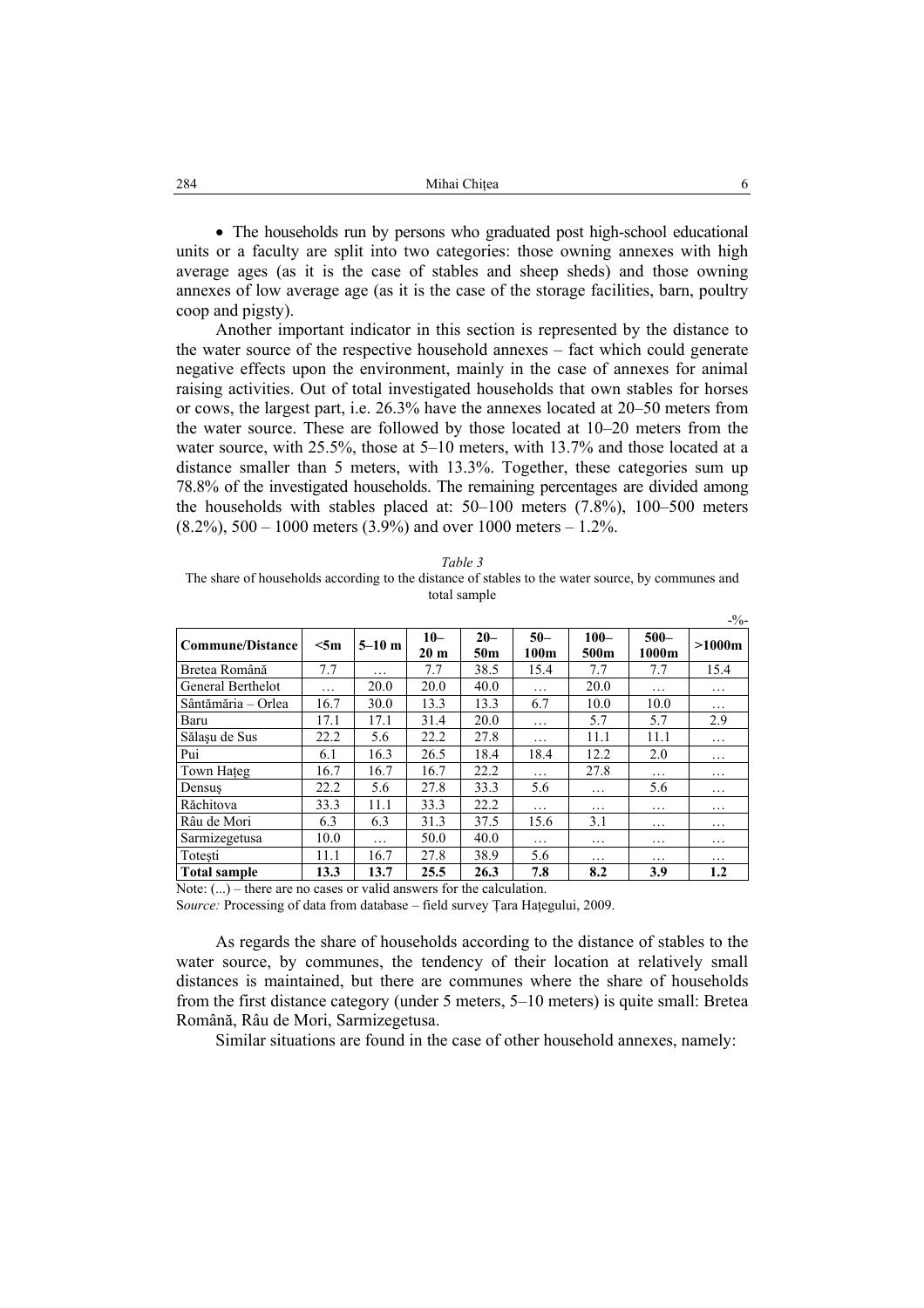• Storage facilities: under 5 meters  $-18.1\%$  of households, 5–10 meters – 13.0%, 10–20 meters –  $26.4\%$ , 20–50 meters –  $23.1\%$ ;

• Sheep shed: most households have these annexes placed at 10–20 meters (37.2%) and 20–50 meters (34.9%);

• Poultry coop: 78.1% of households have these annexes placed at a distance of up to 50 meters, with higher values in the segments  $10 - 20$  meters (25.4%) and  $20 - 50$  meters  $(27.7%)$ ;

• Pigsty: most households are grouped by the distance segments 10–20 meters –  $28.2\%$ ,  $20-50$  meters –  $27.1\%$  and  $5-10$  meters, with  $11.6\%$ .

As regards the demographic and social factors, characteristic to the household head, which can influence the distance of different household annexes, the situation per total sample is the following:

• the household head's gender: the situation is relatively balanced in the case of stables for horses or cattle, most households in both categories belonging to the distance segments  $10 - 20$  meters and  $20 - 50$  meters; more important differences appear in the case of other categories of annexes, such as the sheep shed, as the households run by women are mostly distributed in the distance categories up to 50 meters (100%), while 17.6% of the households run by men are found in the categories over 50 meters;

• the household head's age: stables for horses or cattle – the lowest shares for the distance categories up to 20 meters are found in the age group 41–55; in the same age category we also notice the highest shares for the categories over 50 meters (35.5%) as compared to 16.6% in the case of the age group under 40 years, 18.0% respectively for the group over 55; similar situations also appear in the case of the other categories of household annexes – the **households that have the household annexes farther from the water source are generally run by persons in the age category 41 – 55 years**, followed by those over 55 and those under 40;

• the household head's educational level: stables for horses or cattle – the **households with annexes located farther from the water source are run by persons who graduated agricultural high-school, other schooling forms, highschool and secondary school;** at the same time, the households run by persons without schooling and those who graduated primary school have their annexes generally placed closer to the water source; the same holds true for the other types of household annexes.

The households with annexes of the type stables for horses or cattle located farther from the water source are those from the category rural subsistence holdings (2–8 ESU); 30.2% of them are in the distance categories of over 50 meters. In the case of the rural subsistence holdings  $(0-2$  ESU), only 18.1% of these have their stables placed at distances higher than 50 meters. As regards the commercial rural farms (over 8 ESU), these are distributed as follows: one farm in the category 5–10 meters, one in the category 20–50 meters and one in the category 500–1000 meters. The same tendency is also noticed in the case of the other household annexes–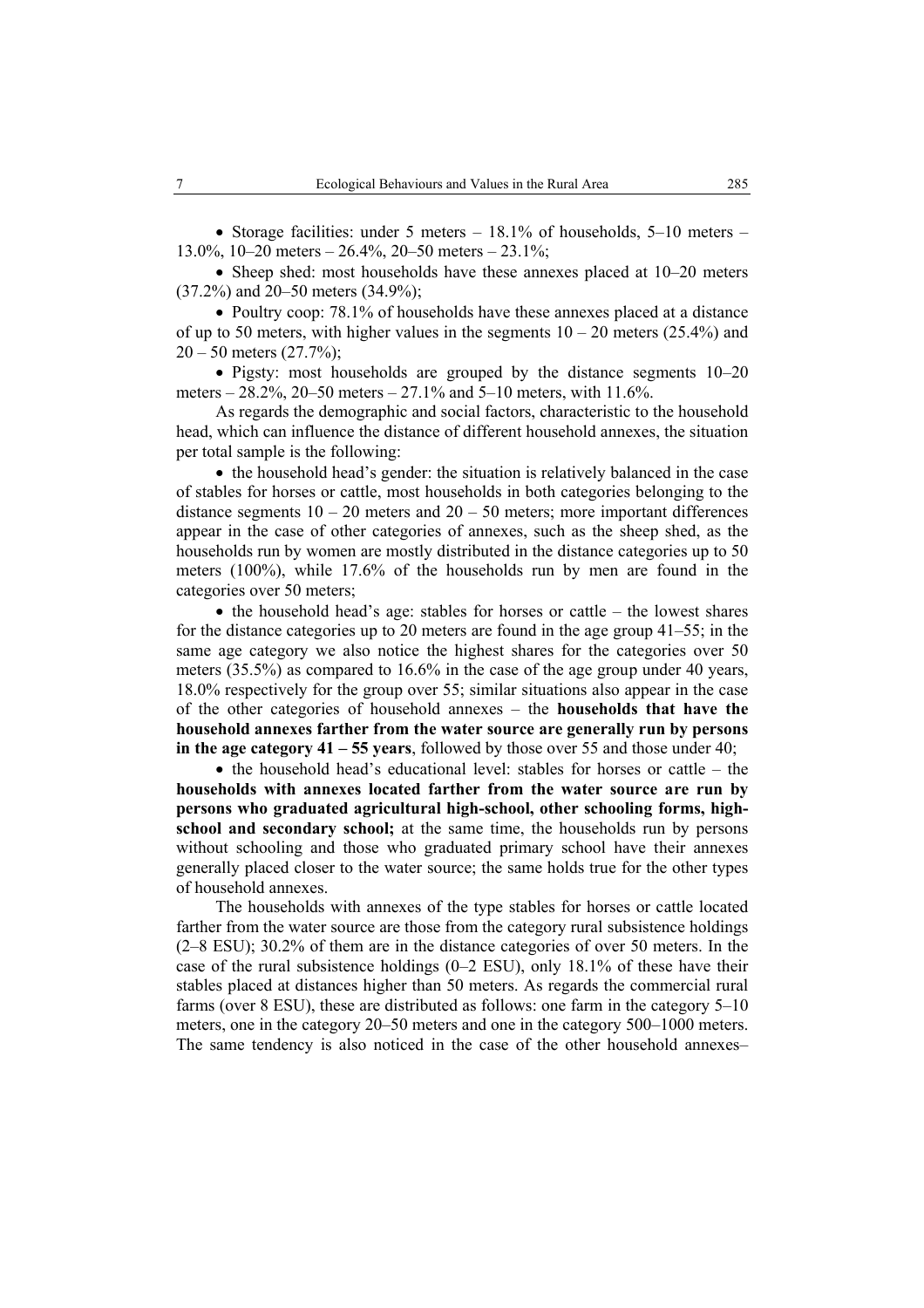storage facilities, sheep shed, barn, poultry coop and pigsty– the rural semi-subsistence holdings tend to have their annexes farther from the water source than the other households categories.

**Water sources for home use.** Out of total investigated households in Ţara Hategului that gave a valid answer with regard to the water source for domestic use, 47.3% mentioned that they have access only to their own water source, 16.8% only to a common source and 35.9% both to their own source and to a common water source.

The distribution by communes reveals the existence of some significant differences from the access to water point of view. Thus, in the case of own water source, the shares range from minimum 24.6% in the commune Sâtămăria – Orlea to maximum 78.0% in the commune Toteşti. Other communes with high shares are the following: General Berthelot – 71.4%, Sarmizegetusa – 64.3%, Răchitova – 63.6%, Densuş – 62.5%. Differences also appear in the case of the other categories of water sources, higher in the situation of the common sources and slightly smaller in the situation of the households with access both to own source and to a common source of water.

Per total sample, the households run by women tend to have rather a common water source, as well as their own and common source, while the households run by men have rather their own water source. This tendency is also maintained with regard to the distribution by communes. As regards the household heads' age, we can notice that as they grow older, there is a lower share of households with access only to their own source or to a common water source, and there is an increasing share of households having access to both types of water source.

As regards the household head's educational level, the households having a larger access to the category own and common water source are those run by persons who graduated the agricultural high-school and a post high-school schooling form or a faculty. At the same time, those having access, in general, only to own water source are the households run by persons without schooling, followed by those who graduated vocational school and high-school.

**The water source used for animals.** Most investigated households who answered this question mentioned that they used the well as water source for animals (69.6%), and the share of households that use water from the public water supply network, per total sample, is 15.2%. Other water sources that the rural households use are the following: spring  $-5.8\%$ , well and spring  $-4.6\%$ , well and water supply network–  $2.4\%$  and pump – 1.8%.

As regards the structure of water sources used for animals, by household head's gender and age, the differences are non-significant. If we take into consideration the household head's educational level, the differences are slightly bigger, in the case of some water sources: the persons who rather use the well as a water source for the animals are those who graduated other schooling forms and those with no schooling at all; at the same time, those who use more the drinking water supply network are those who graduated agricultural high-school, a post high-school/faculty or vocational school.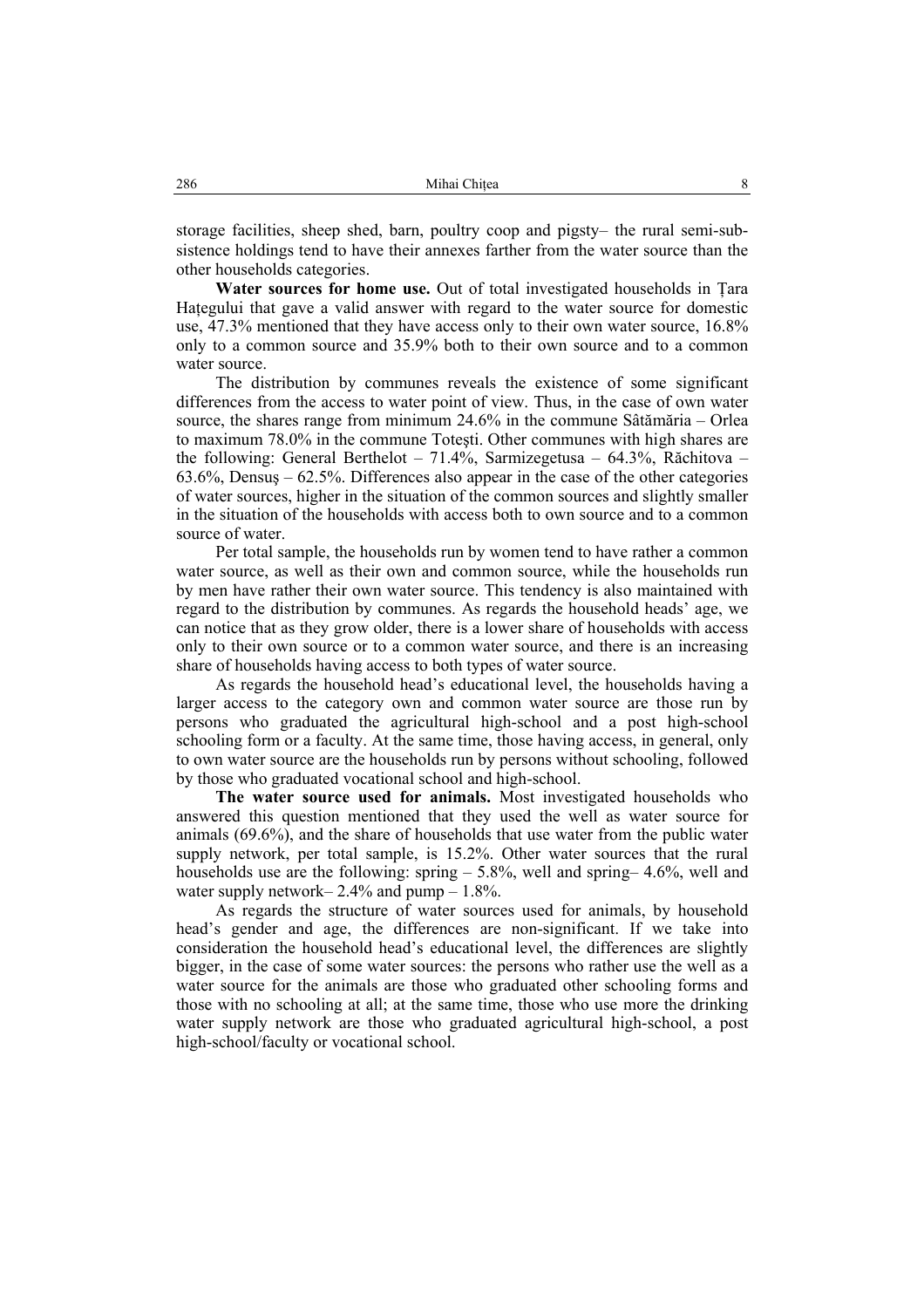By ESU categories of holdings, those who use more other water sources than the drinking water supply network are the commercial rural farms (over 8 ESU), followed by the semi-subsistence holdings (2–8 ESU). The subsistence holdings  $(0-2$  ESU) are those who mostly use the water supply network  $(16.9\%$  of them).

**Domestic waste/manure storage.** Most investigated households (75.8%) mentioned that they store home garbage in garbage bins, special garbage cans or bags, which is afterwards taken by specialized firms and transported to the cesspit. The remaining households store the domestic waste either in a domestic garbage pit (at the level of the locality or of the household) –  $6.1\%$ , or use other methods /storage forms – 18.2%.

The differences between the investigated communes, from this point of view, are quite significant: there are communes where the households exclusively use the waste storage in bins, special garbage cans or bags – General Berthelot, Sarmizegetusa, communes that largely use this form – the villages belonging to the town Haţeg, Toteşti, Densuş, Baru, Râu de Mori, Sântămăria–Orlea (over 87% of households); there are also communes where the share of households using this form is under 50% – Bretea Română (42.9%), Pui (33.%) and Răchitova (30.0%). These localities mainly appeal to other forms domestic waste storage (70.0% of the investigated households in the commune Răchitova) or to cesspits – located at household or locality level.

| Table 4                                                                                      |
|----------------------------------------------------------------------------------------------|
| The share of households by the domestic waste storage modality, by communes and total sample |

|                                             |                |                                                | $-9/0-$                 |
|---------------------------------------------|----------------|------------------------------------------------|-------------------------|
| Commune/Storage modality of home<br>garbage | <b>Cesspit</b> | Garbage bin /<br>special garbage<br>can / bags | <b>Other situations</b> |
| Bretea Română                               | 21.4           | 42.9                                           | 35.7                    |
| General Berthelot                           | .              | 100                                            | .                       |
| Sântămăria - Orlea                          | 10.2           | 87.8                                           | 2.0                     |
| Baru                                        | $\cdots$       | 90.7                                           | 9.3                     |
| Sălașu de Sus                               | 8.7            | 73.9                                           | 17.4                    |
| Pui                                         | 12.1           | 33.3                                           | 54.5                    |
| Town Hateg                                  | .              | 95.2                                           | 4.8                     |
| Densus                                      | .              | 91.3                                           | 8.7                     |
| Răchitova                                   | $\cdots$       | 30.0                                           | 70.0                    |
| Râu de Mori                                 | 2.6            | 89.5                                           | 7.9                     |
| Sarmizegetusa                               | $\cdots$       | 100                                            | .                       |
| Totești                                     | 5.1            | 94.9                                           | .                       |
| <b>Total sample</b>                         | 6.1            | 75.7                                           | 18.2                    |

Note:  $(...)$  – there are no cases or valid answers for calculation.

S*ource:* Processing of data from database – field survey Ţara Haţegului, 2009.

As regards the demographic and social factors, characteristic for the household head, which could influence the modality of home garbage storage, the situation per total sample is the following: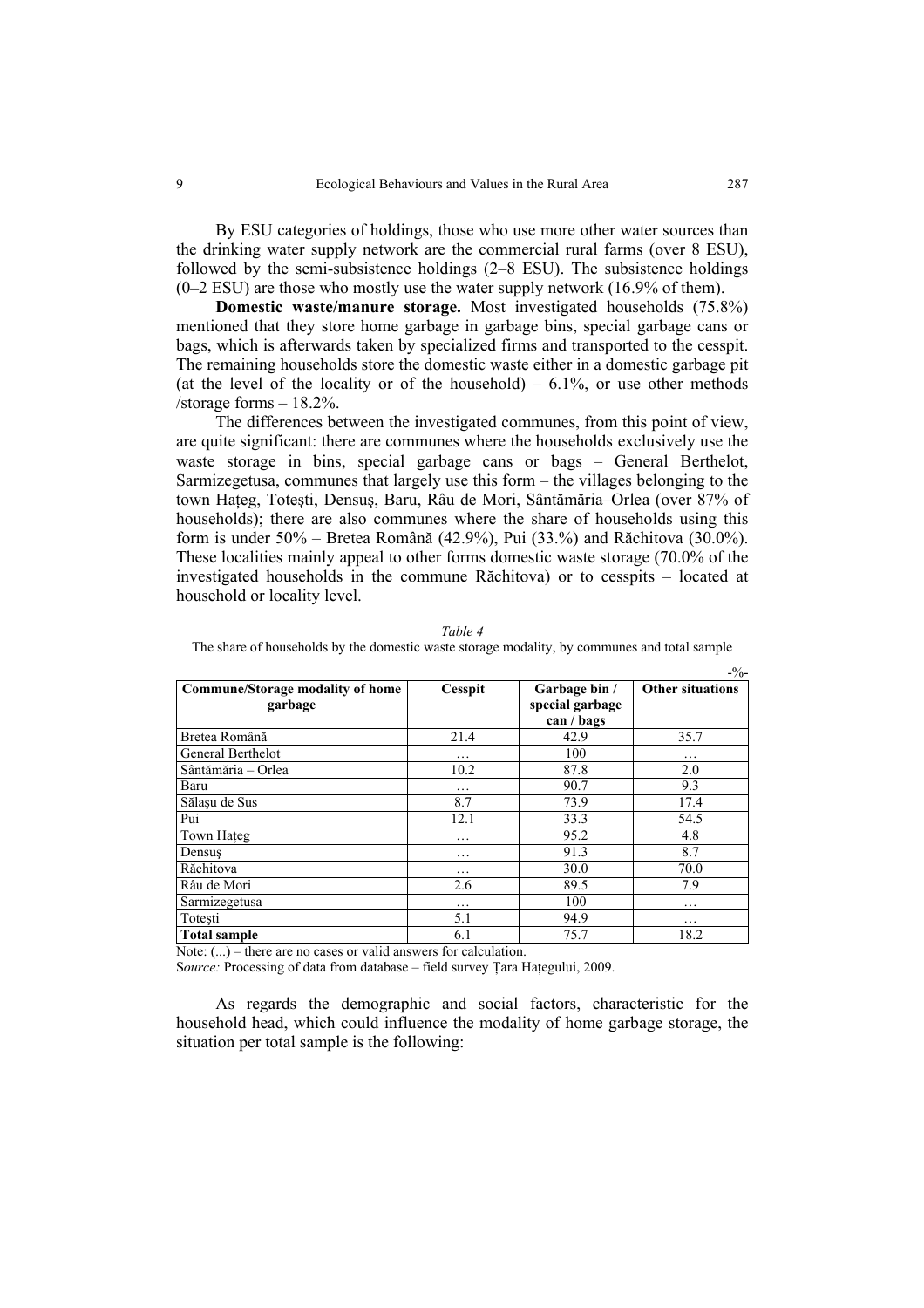• the household head's gender: the households run by men tend to store the garbage in garbage bins, garbage cans or bags (77.4%) as opposed to those run by women (71.1%), and use less other storage forms;

• the household head's age: the households that mostly use garbage bins, special garbage cans or bags are those run by persons aged under 40 years (85.7% of these); the households run by persons from older age categories also use this form, but they also use other storage methods  $-27.8\%$  for the group 41–45 years and 24.6% for the group over 55;

• the educational level: the households that mostly use garbage bins, special garbage cans or bags are run by persons who graduated high-school, agricultural high-school, vocational school or post high-school/faculty.

The structure of households by the value of ESU reveals the existence of some relatively small differences between the households categories: most households from the three categories (subsistence, semi-subsistence and commercial) use garbage bins, special garbage cans or bags for the storage of home garbage; the differences appear in the case of the first two categories, who also use some other storage forms that are used by 17.9% of the subsistence households and 23.4% of the semi-subsistence households.

As regards manure storage on the investigated households, resulting from animal raising activities, out of total households included in this category, 40.8% declared that manure was stored on earth platforms, 32.2% used other forms and 16.7% used their own manure earth pit. The households that store the manure on concrete platforms or in own concrete pits represent only 10.2% of those involved in such activities.

The differences between the investigated communes are also important in this case, mainly in the category "concrete platforms". Thus, we find communes where the share of households using this method is quite significant – Sarmizegetusa (57.1%), Sălaşu de Sus (23.1%), Sântămăria – Orlea (12.5 %), but also communes where no investigated household mentioned that it used this method– Bretea Română, General Berthelot, the villages belonging to the town Haţeg, Densuş, Răchitova or Râu de Mori. However, in the case of these last three communes, we can notice the highest shares of households using their own concrete pits for manure storage (from 8.6% to 11.1% of households).

Having in view the small number of households that use other manure storage forms, which can provide higher protection, such as concrete platforms and concrete pits, the structures based on **the gender, age or education of the household head** present small differences between categories, which let us draw the following conclusions: a slightly higher share of households run by men opt for such storage forms compared to those run by women; from the age point of view, the households using more these manure storage forms are those run by persons under 40 years of age (in the case of the concrete pits) and those aged 41–55 years (in the case of concrete platforms); as regards the educational level, the persons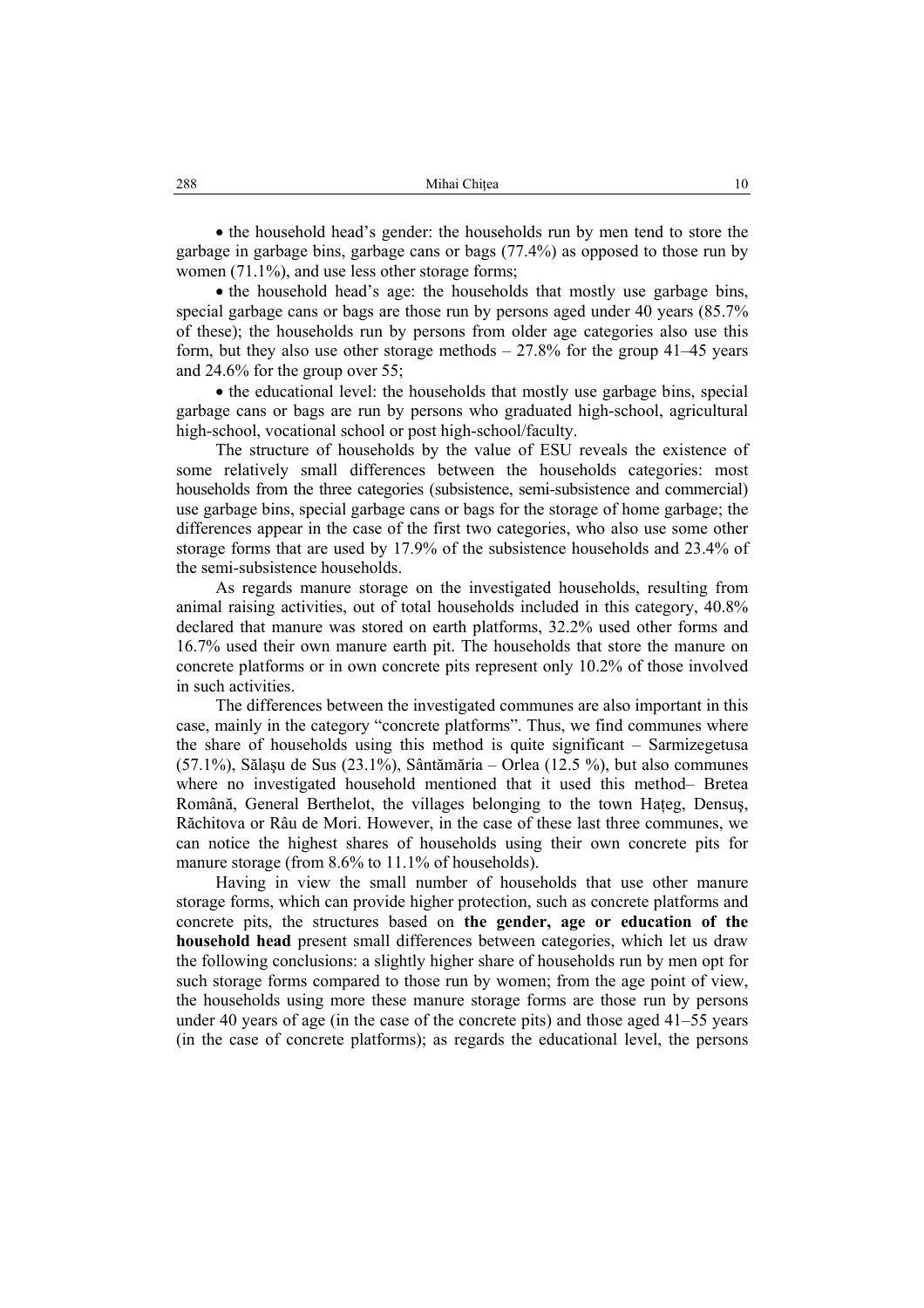without schooling, those who graduated high-school and a post high-school education unit/faculty rather use concrete pits, while the persons who graduated other schooling forms, high-school and secondary school rather use concrete platforms.

From the point of view of the household categories, **by ESU,** the households using storage methods of concrete pit/ platform type are the semi-subsistence (2– 8 ESU) and subsistence holdings (0–2 ESU), while the rural commercial farms (over 8 ESU) use earth pits, as manure storage method.

### **4.2. Subjective dimensions**

**The water source quality.** Most respondents who answered this question appreciated the water source quality for home use as being good – both their own water source (90.5% of respondents) and the common source (81.2% of respondents). In the case of the common water source, 18.8% of respondents considered that its quality was bad.

As regards the demographic and social factors, characteristic for the **respondent**, which can influence the assessment of the water source quality, the situation per total is the following:

• the respondent's gender: in the case of own water source, we can notice **a higher share of male respondents who considered that the water quality was bad** (11.4% of them), compared to the women respondents (7.8%); the situation is reversed in the case of the common water source: 21.7% of the women respondents considered that the water quality was bad, as opposed to 15.% in the case of men respondents;

• the respondent's age: **the most unsatisfied with the water source quality are the respondents aged over 55 years**: 10.3% – in the case of own water source and 22.0% – in the case of the common water source considered that the water quality was bad; the bad quality of the common water source was also mentioned by 17.1% of the respondents aged under 40 years;

• the educational level: in the case of own water source, the most unsatisfied are the respondents without schooling (20.0% of them), those who graduated primary school  $(18.2\%)$  and secondary school  $(11.2\%)$ ; the bad quality of the common water source is mainly mentioned by the respondents who graduated a post high-school education unit/faculty (33.3% of them), by those with no schooling  $(25.0\%)$ , who graduated high-school  $(24.1\%)$  and other schooling forms  $(23.1\%)$ .

As regards the structure of answers, according to the household categories, **by the value of ESU**, those who largely mention the bad quality of own water source are the respondents from the commercial farms (over 8 ESU) – 33.3% of them, and those from the subsistence households  $(0-2$  ESU) – 10.4%. At the same time, 21.7% of the respondents from the subsistence households, and 8.8% from the semi-subsistence households considered that the common water source quality was bad.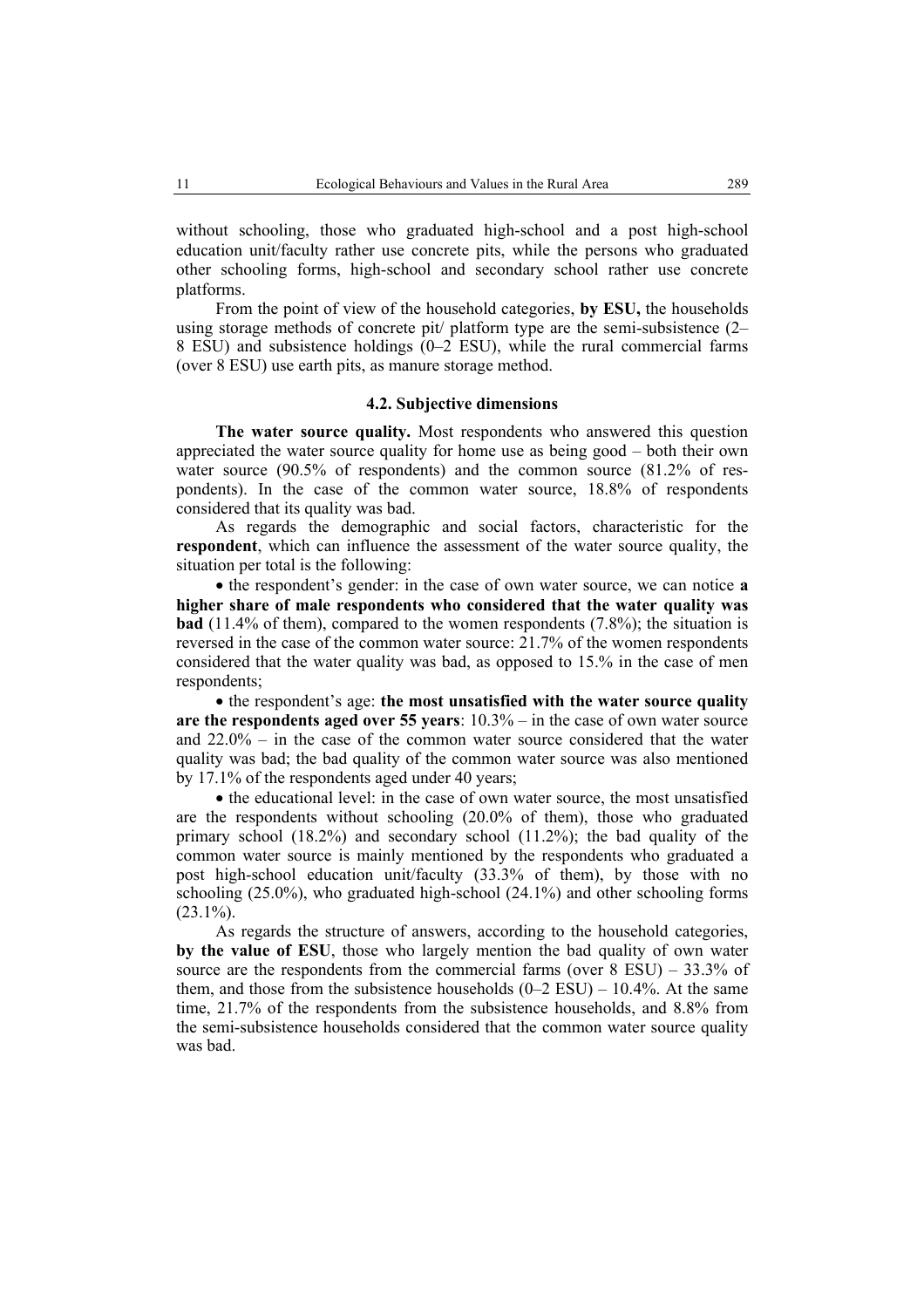#### *Table 5*

Assessment of water source quality for home use, by communes and total sample

| <b>Commune/Water source</b> |      | Own water source quality | Common water source quality |            |  |
|-----------------------------|------|--------------------------|-----------------------------|------------|--|
| quality assessment          | Good | <b>Bad</b>               | Good                        | <b>Bad</b> |  |
| Bretea Română               | 100  | .                        | 88.9                        | 11.1       |  |
| General Berthelot           | 85.7 | 14.3                     | 100                         | .          |  |
| Sântămăria - Orlea          | 78.8 | 21.2                     | 69.6                        | 30.4       |  |
| Baru                        | 86.0 | 14.0                     | 73.7                        | 26.3       |  |
| Sălașu de Sus               | 92.0 | 8.0                      | 72.7                        | 27.3       |  |
| Pui                         | 90.2 | 9.8                      | 82.9                        | 17.1       |  |
| Town Hateg                  | 100  | .                        | 75.0                        | 25.0       |  |
| Densus                      | 91.3 | 8.7                      | 100                         | .          |  |
| Răchitova                   | 90.9 | 9.1                      | 100                         | .          |  |
| Râu de Mori                 | 93.8 | 6.3                      | 96.6                        | 3.4        |  |
| Sarmizegetusa               | 78.6 | 21.4                     | 80.0                        | 20.0       |  |
| Totesti                     | 97.6 | 2.4                      | 100                         | $\cdots$   |  |
| <b>Total sample</b>         | 90.5 | 9.5                      | 81.2                        | 18.8       |  |

Note:  $(...)$  – there are no cases or valid answers for calculation.

*Source:* Processing of data from database – field survey Ţara Haţegului, 2009.

As regards the problems that could appear as a result of using some **own water sources of bad quality**, most respondents (52.0%) are afraid that this could affect their personal health and the health of animals, i.e. 44.0% personal health and 4.0% personal health, animal health, and grain quality. As regards **the common water source** of bad quality, most respondents (57.7%) are afraid for their personal health and animal health, 38.5% for the personal health and 3.8% for the personal health, animal health and grain quality.

As regards the structure of the respondents' answers, **by gender**, the differences between categories are small in the case of own water source, hinting to the personal health and the animal health in the first place, personal health and on the last place, in the case of men, to personal health, animal health and grain quality.

However, significant differences between the categories of respondents appear in the case of the common water source. Thus, **the women respondents are much more strictly interested in their personal health** (46.7% of them), compared to men respondents (27.3%), while the latter are more interested in their personal health and in the animal health (72.7%), compared to 46.7% in the case of women respondents.

**The respondents' age** also represent a factor that influences their answers concerning the problems that may appear from using some bad quality water sources. Those who are generally interested in their personal health – in the case of own water sources, are the **respondents aged under 40 years** (80.0% of them), while the respondents aged 41–55 years and those over 55 of age are firstly concerned with "personal health and animal health" – 60.0% in both cases. The only who are interested in the "personal health, animal health and grain quality" are, in this case, the respondents in the category 41–55 years old (20.0%).

 $-2/6$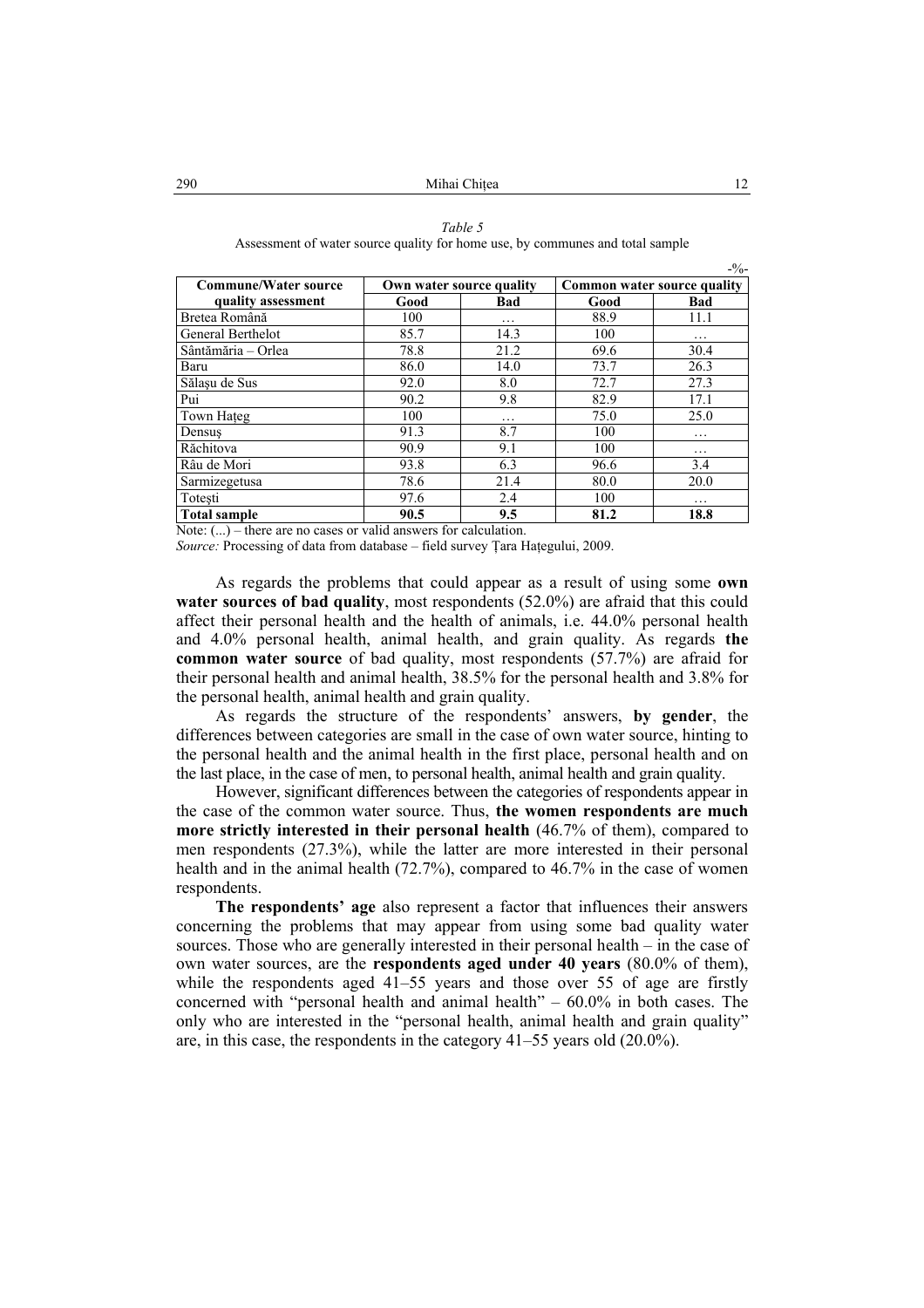In the case of the **common water source**, the majority of answers, by age categories, refer to "personal health and animal health": 100% in the case of those under 40 years of age, 66.7% of those aged 41–55 years and 52.4% of those over 55 years, while the remaining answers generally refer to "personal health".

As regards the structure of respondents' answers by **educational level**, per total sample, the situation is the following:

• in the case of own water source: the respondents who are interested only in personal health are those with no schooling and those who graduated the vocational school / faculty – 100% of these; at the same time, those who are firstly interested in "personal health and animal health" are the respondents who graduated primary school – 80.0% of these, vocational school – 60.0% and high-school – 50.0%;

• in the case of the common water source: the respondents who are firstly concerned with their personal health are those with no schooling  $-100\%$  of these, and those who graduated the secondary school  $-66.7\%$ ; the respondents who are firstly concerned with "personal health and animal health" are those who graduated a post high-school education unit/faculty  $-100\%$  of them, primary school  $-87.5\%$ and high-school –  $66.7\%$ . The only respondents who are interested, besides their personal health and animal health, also in the grain quality, are those who graduated a vocational school.

As regards the structure of answers by household categories, according to their economic size (in ESU), **in the case of own water source,** the respondents from the commercial farms (0–8 ESU) are concerned only with "personal health, animal health and grain quality", and the respondents from the subsistence households (0–2 ESU) and semi-subsistence households (2–8 ESU) are almost equally concerned with "personal health" and "personal and animal health". In the case of the **common water source**, the only category where valid answers existed was the category of subsistence households  $-60.0\%$  of the respondents from this category cared about "personal health and animal health", 36.0% about "personal health" and the remaining 4.0% were concerned with "personal health, animal health and grain quality".

**The assessment of activities carried out by the rural households.** Most respondents appreciated the activities on the rural households (home activities, animal raising, and crop production) as being non-polluting.

|                 |                        |           |                  |      |                 | $-9/0-$   |
|-----------------|------------------------|-----------|------------------|------|-----------------|-----------|
| <b>Activity</b> | <b>Home activities</b> |           | Animal raising   |      | Crop production |           |
| assessment      | Non                    | Polluting | Polluting<br>Non |      | Non             | Polluting |
|                 | polluting              |           | polluting        |      | polluting       |           |
| Total sample    | 80.9                   | 19.1      | 84.7             | 15.3 | 83.5            | 16.5      |

*Table 6*  Assessment of activities carried out on the rural households, per total sample

*Source:* Processing of data from database – field survey, Ţara Haţegului, 2009.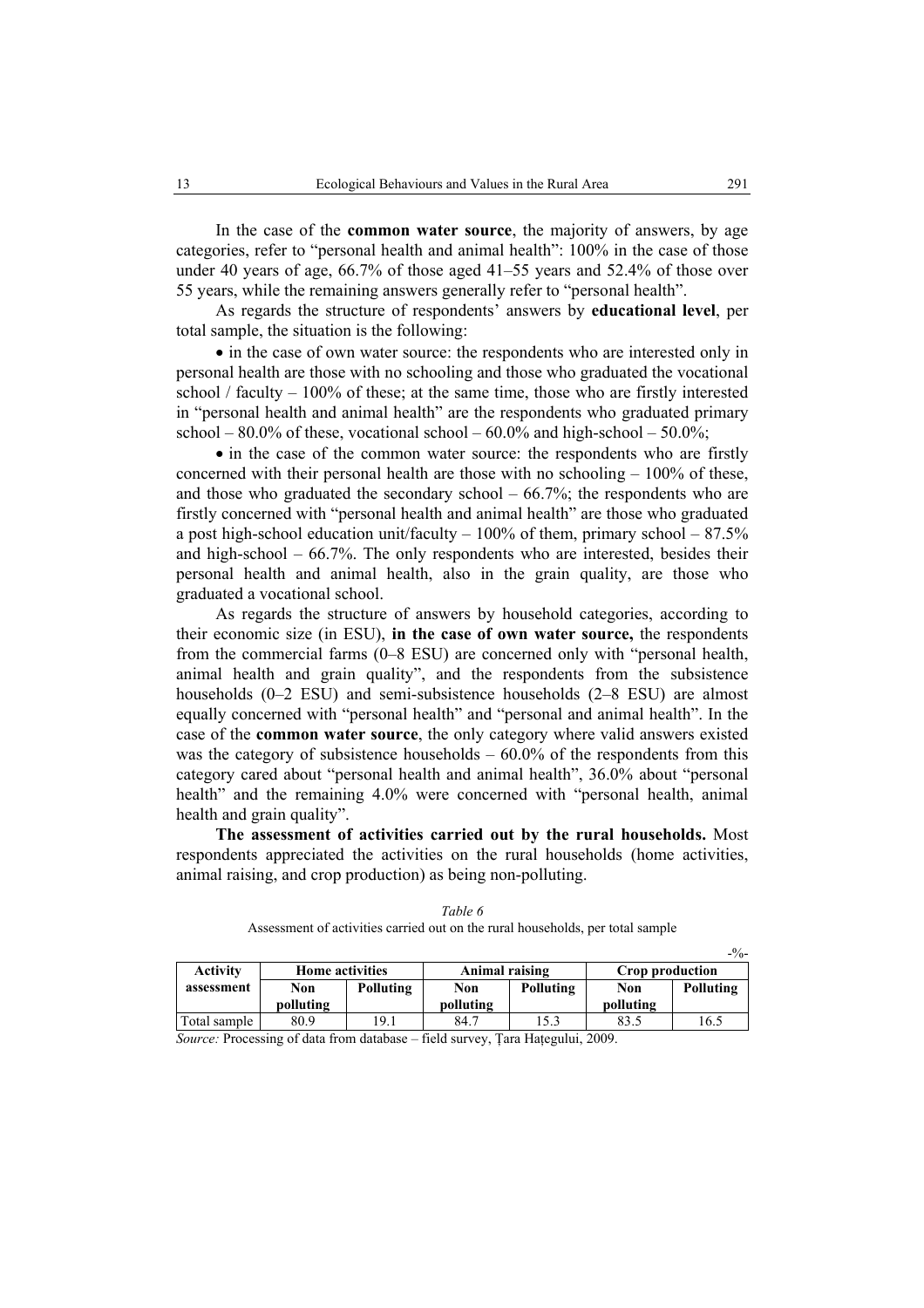However, in the investigated communes, there are still many respondents who considered that these are polluting activities: **home activities –** Sălaşu de Sus (40.0%), Baru (25.9%), Sarmizegetusa and Pui – 21.4%; **animal raising** – Răchitova (28.6%), Sălaşu de Sus (24.0%), Râu de Mori (19.5%); **crop production** – Sălaşu de Sus (34.6%), Toteşti (22.0%), Baru (19.6%).

As regards the demographic and social factors characteristic to the respondent, the situation is the following:

• Gender: the differences are relatively small, but, in general, the male respondents considered to a greater extent that the home activities and crop production are more polluting  $(21.1\% M/17.2\% F, 17.6\% M/15.3\% F$  respectively);

• Age: the highest shares, as regards the polluting character of the home activities and animal raising – the group  $41-55$  years old  $(28.2\% / 16.7\%)$ ; in the case of crop production – those over 55 (17.6%);

• Educational level: home activities – other schooling forms (31.8%), vocational school (23.4%), post high-school /faculty (21.4%), agricultural high-school  $(20.0\%)$ ; animal raising – agricultural high-school  $(40.0\%)$ , post high-school faculty  $(20.7\%)$ ; crop production – agricultural high-school  $(40.0\%)$ , post highschool/faculty (24.1%).

The last investigated indicator in this section refers to the assessment by respondents of the importance of different local and national players' involvement in environment protection activities.

The highest average score per total sample goes to the category "All people in the commune", followed by the "Town Hall" and "Somebody else". In the investigated communes, for the category "All people in the commune" the maximum score (5.0) was given by the respondents in the commune Sarmizegetusa, and the smallest (4.36) by those in the commune Bretea Română; for the "Town Hall", the highest score (4.82) – commune Densuş, and the lowest (4.15) – commune Bretea Română (in the case of this commune, the highest score was given to the category "the Government").

| Table 7                                                                           |
|-----------------------------------------------------------------------------------|
| Average score attached to "How much do you consider that they should get involved |
| in environment protection", per total sample                                      |

|              |                  |                              |            |                   | -average score attached - |
|--------------|------------------|------------------------------|------------|-------------------|---------------------------|
|              | <b>Town Hall</b> | All people in<br>the commune | Prefecture | The<br>Government | Somebody else             |
| Total sample | 4.50             |                              |            | 4.1               | 4.5.                      |
| .            |                  |                              |            |                   |                           |

Note: 1– minimum value, 5 – maximum value.

*Source:* Processing of data from database– field survey Ţara Haţegului, 2009.

Depending on the demographic and social factors characteristic to the respondent, the situation is the following:

• Gender: the women respondents gave higher average scores, in most categories; the only exception can be noticed in the category "the Government" where the average score was lower compared to that of male respondents;